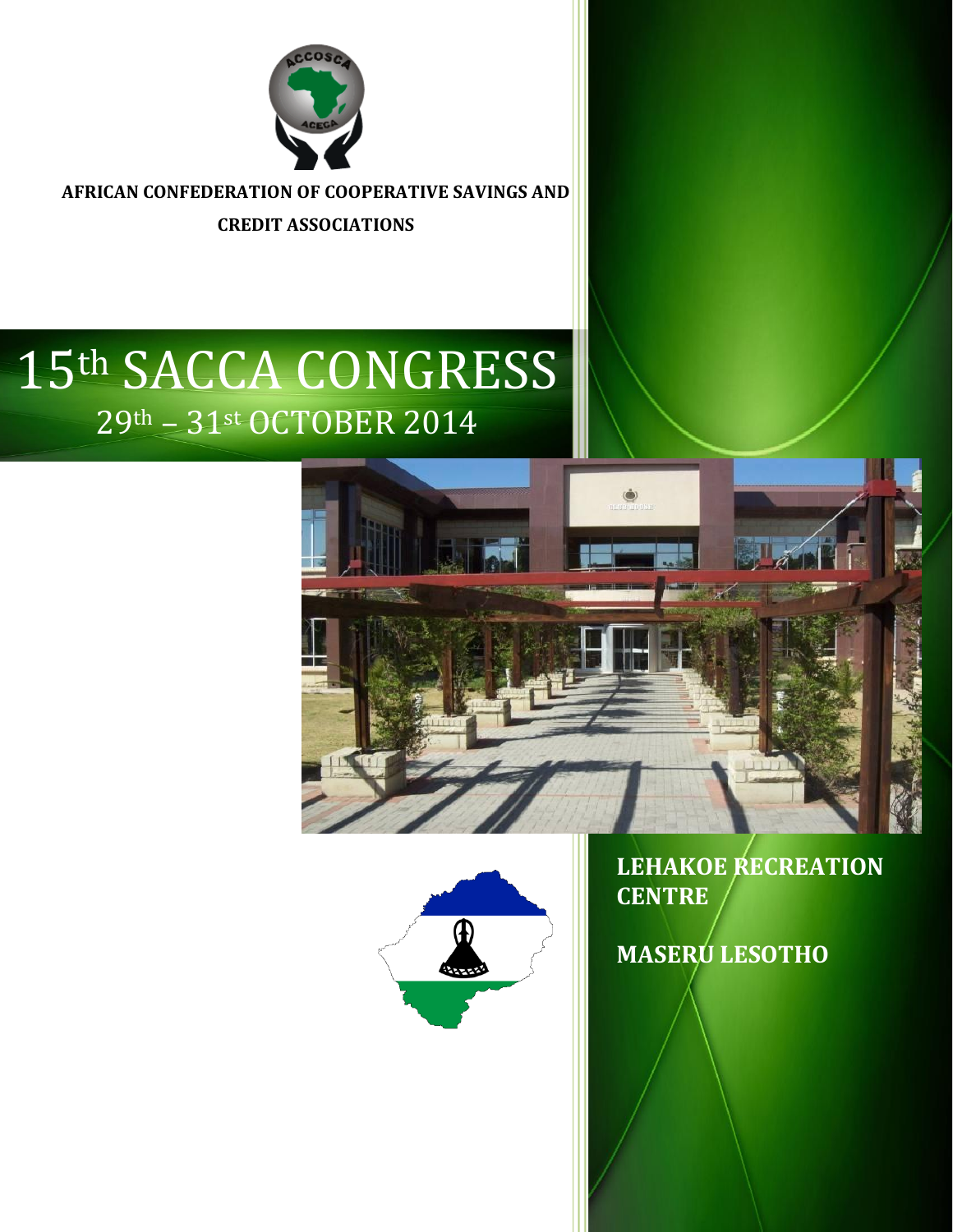*"Adopting Innovation Techniques for Sustainable Cooperatives Featured Financial Institutions in Africa"*

# **PARTNERS AND PARTICIPATING INSTITUTIONS**

2 **AFRICAN CONFEDERATION OF COOPERATIVE SAVINGS AND CREDIT ASSOCIATIONS**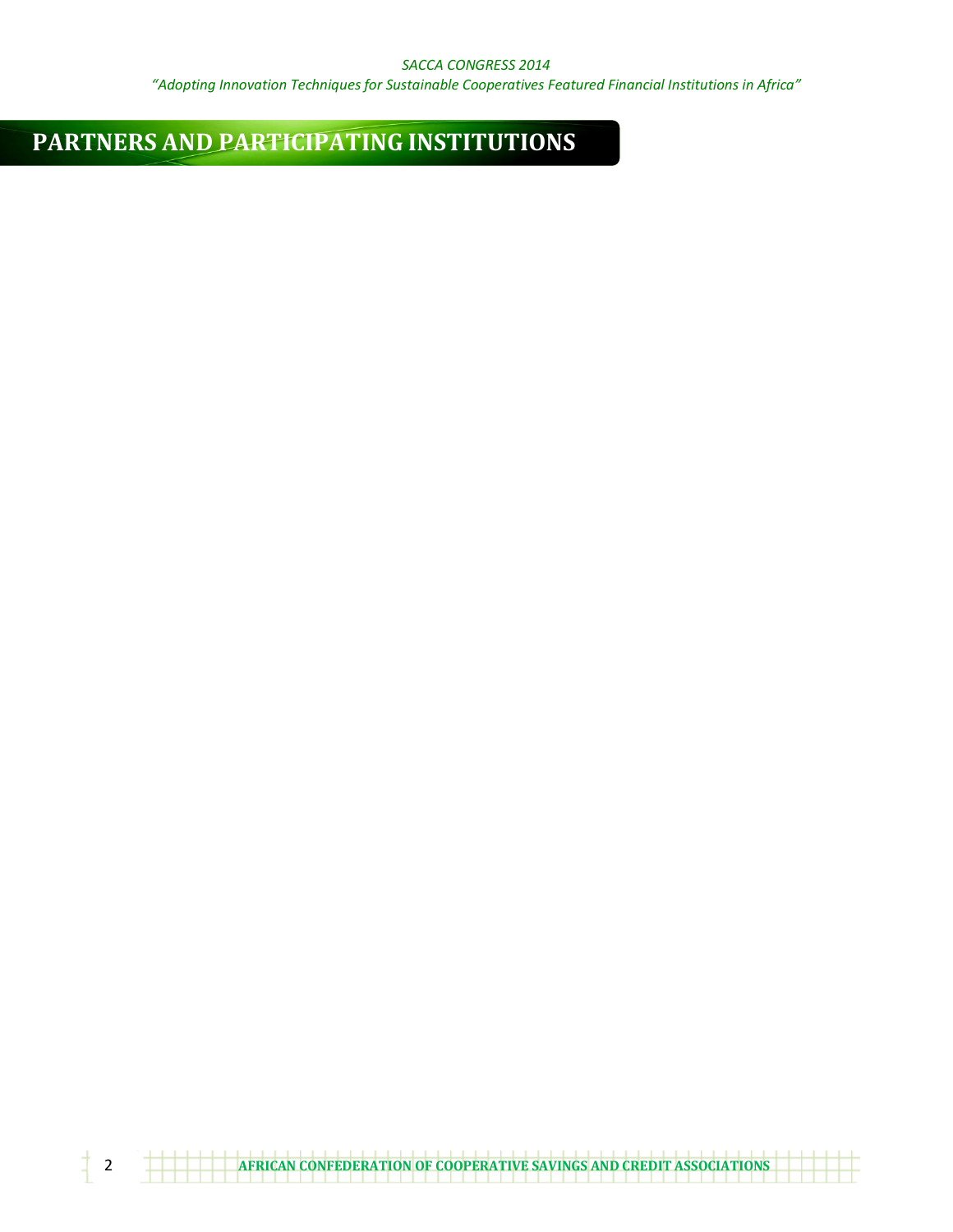*"Adopting Innovation Techniques for Sustainable Cooperatives Featured Financial Institutions in Africa"*

# **TABLE OF CONTENTS**

| Why SACCA <u>www.marror.com/marror.com/marror.com/marror.com/marror.org/marror.</u> 7                                                                                                                                          |
|--------------------------------------------------------------------------------------------------------------------------------------------------------------------------------------------------------------------------------|
|                                                                                                                                                                                                                                |
|                                                                                                                                                                                                                                |
|                                                                                                                                                                                                                                |
|                                                                                                                                                                                                                                |
| <b>PARALLEL EVENTS</b>                                                                                                                                                                                                         |
| <b>WORKSHOPS</b>                                                                                                                                                                                                               |
|                                                                                                                                                                                                                                |
| Loan management manuscription and the manuscription of the manuscription of the manuscription of the manuscription of the manuscription of the manuscription of the manuscription of the manuscription of the manuscription of |
| Board management manufactured and the manufacture manufacture manufacture manufacture and the Board management                                                                                                                 |
|                                                                                                                                                                                                                                |
| Speakers profiles manual content and the content of the speakers profiles manual content and the speakers profiles                                                                                                             |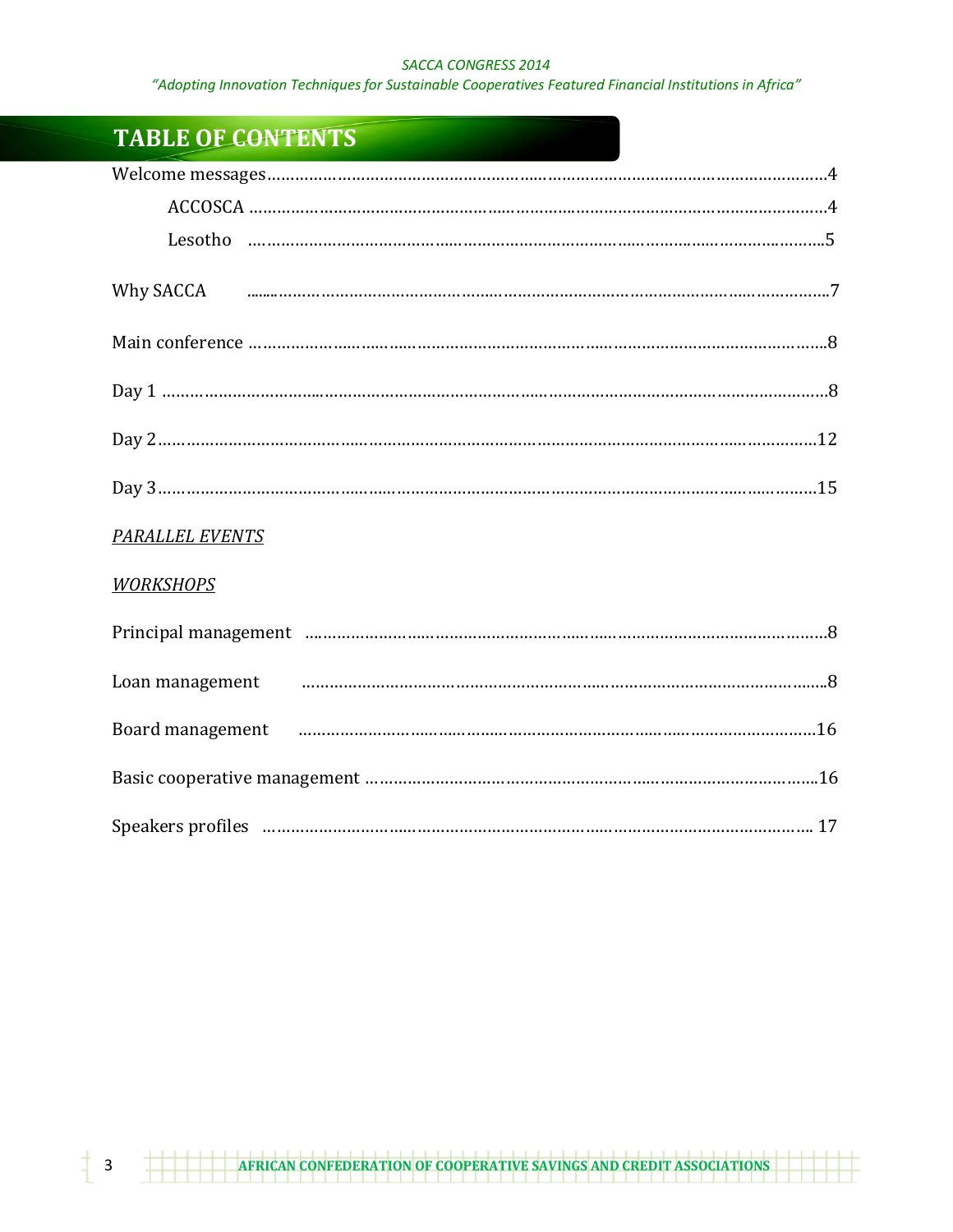*"Adopting Innovation Techniques for Sustainable Cooperatives Featured Financial Institutions in Africa"*

### **WELCOME MESSAGES**

### **MESSAGE FROM ACCOSCA**

Dear Co-operators,

Welcome to the 15th Savings and Credit Co-operatives of Africa Congress (SACCA) that has brought together over 700 Co-operative Leaders.

The congress with the theme Adopting innovative techniques for sustainable Co-operative Financial Institutions; provides an opportunity to evaluate our performance as a sector, critically analyze the topical issues that continue to distress the sector and come up with innovative working solutions moving forward.

In ACCOSCA we have taken a pro-regulatory approach, pro-youth approach and wholesome participatory approach. As such we recognize that these are the key areas that would increase the sector membership base in our nations. We are also advocating for Cooperative Financial Institutions recognition by the Regional Bodies as a key player in providing solutions towards Africa Development Agenda. To advocate for these critical issues effectively, we will rely on your unequivocal support.

We appreciate your attendance at the 15th SACCA congress since it supports ACCOSCAs ability to deliver on our quest of empowering people in Africa using the co-operative business model. We hope you maximize on your attendance by networking, learning and connecting with your Colleagues across Africa and beyond; the impact of which goes towards building a better world using the co-operative sector.

We wish you fruitful deliberations and hope you will enjoy Lesotho.

Doctor Hlongwane George Ombado **D.Hlongwane** George Ombado Chairman Executive Director/CEO ACCOSCA ACCOSCA

### **ACCOSCA BOARD OF DIRECTORS**

Doctor Hlongwe Swaziland

Emile C. D Esparon Seychelles

Bless Kwame Ghana

Baboucarr Jeng The Gambia

Josephine Nabuyungo Uganda

Faith Mang'anda Malawi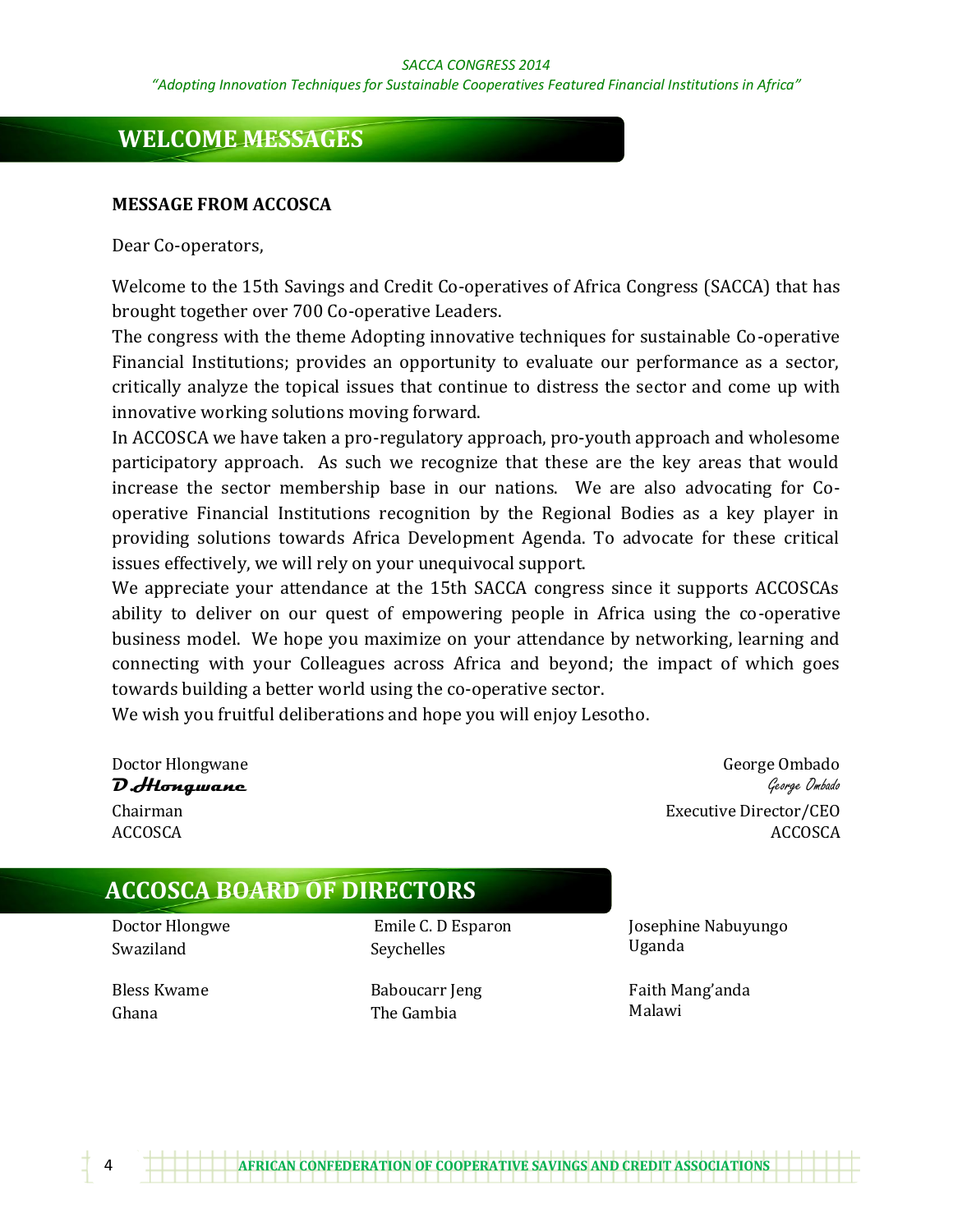## **COMMISSIONER OF COOPERATIVES LESOTHO**

l **MINISTER OF TRADE AND INDUSTRY, COOPERATIVES AND MARKETING - LESOTHO**

 $\sharp$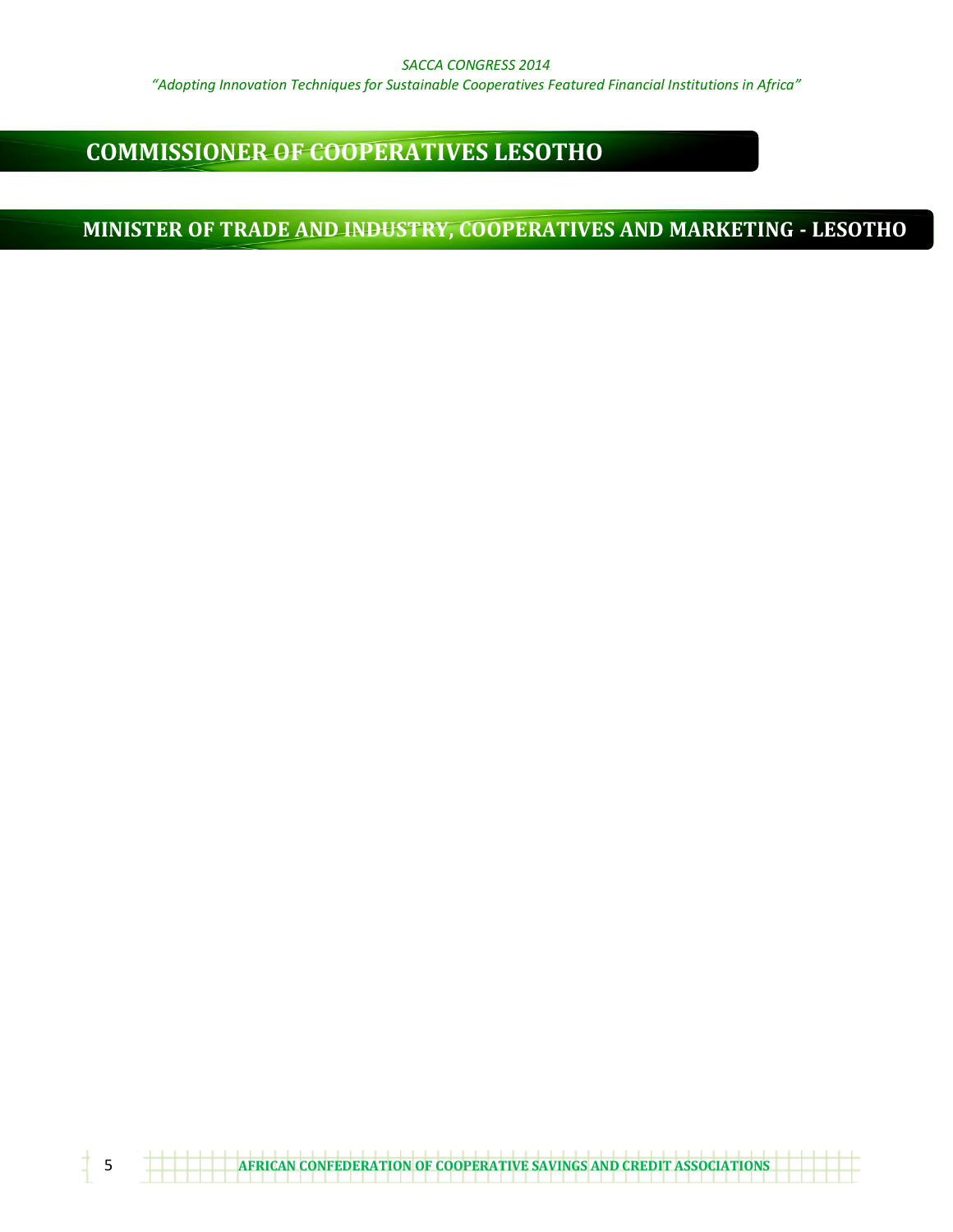*"Adopting Innovation Techniques for Sustainable Cooperatives Featured Financial Institutions in Africa"*

### **WHY 15th SACCA CONGRESS?**

SACCA congress is a platform meant to bring together co-operative financial institutions and other stakeholders to network, share experiences, best practices and to come up with practical and innovative ways of addressing the many issues that face the co – operative sector.

The cooperative sector in Africa has seen tremendous growth over the past few years which has also seen the sector face a lot of cross cutting challenges. It is thus important for the sector to work towards mitigating these challenges and to ensure more growth and sustainability of the gains made so far. SACCA is an opportunity for these challenges to be discussed, debated and eventually agree on the way forward for the sector.

With the theme "ADOPTING INNOVATIVE TECHNIQUES FOR SUSTAINABLE CO - OPERATIVE FINANCIAL INSTITUTIONS" the 15th SACCA congress seeks to address key topical issues, promote SACCOs to actively get involved in the Development agenda and to explore strategic and innovative techniques of ensuring sustainable Cooperative Financial Institutions.

The congress will bring together;

- CEOs of small & medium Co-operatives Financial Institutions/Development focused Banks.
- Senior managers of large Co-operatives Financial Institutions and related private sector, SACCOs, Co-operative Board/Management Committees
- $\triangle$  Senior government/agencies' officials and development partners involved in promoting & supporting this sub-sector.
- Officials working for Research Institutions , Co-operative Universities and Co-operative Colleges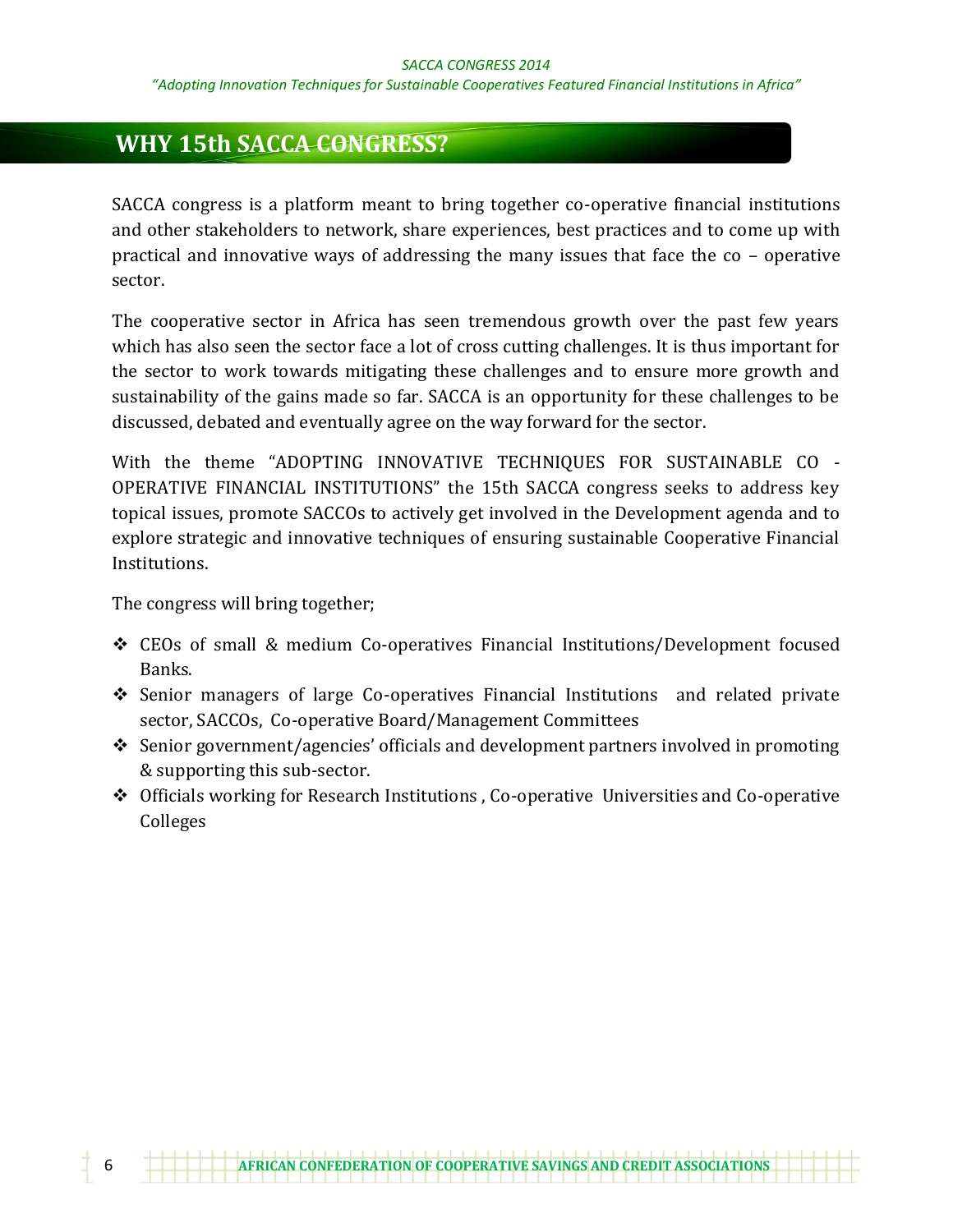*"Adopting Innovation Techniques for Sustainable Cooperatives Featured Financial Institutions in Africa"*

# **SACCA CONGRESS PROGRAM**

### **PRE-SACCA WORK SHOPS**

| MONDAY 27TH & TUESDAY 28TH OCTOBER 2014 |                     |                 |                                 |
|-----------------------------------------|---------------------|-----------------|---------------------------------|
| <b>FULL DAY</b>                         | Principles of SACCO | Loan Management | <b>Basic Supervisory Skills</b> |
| 8:30AM-6:00PM                           | Management          | Location: TBC   | Location: TBC                   |
|                                         | Location: TBC       |                 |                                 |
| <b>FULL DAY</b>                         | Principles of SACCO | Loan Management | <b>Basic Supervisory Skills</b> |
| 8:30AM-4:00PM                           | Management          | Location: TBC   | Location: TBC                   |
|                                         | Location: TBC       |                 |                                 |

|                                      | <b>SACCA CONGRESS 28TH - 31ST OCTOBER</b>                                           |  |  |
|--------------------------------------|-------------------------------------------------------------------------------------|--|--|
|                                      | Monday 27th October 2014                                                            |  |  |
|                                      | Participants arrival and Registration 2.00 pm $-$ 5.00 pm $-$ (Location)            |  |  |
|                                      | Tuesday 28th October 2014                                                           |  |  |
|                                      | Participants arrival and Registration 9.00 am-5.00 pm – (Location)                  |  |  |
|                                      | Opening Ceremony & Flag Parade 6:00 pm-7:00 pm – (Location)                         |  |  |
| <b>Speakers:</b>                     |                                                                                     |  |  |
|                                      | Doctor Hlongwane, Chairman, Africa Confederation of Co-operative Savings and Credit |  |  |
| <b>Associations (ACCOSCA)</b>        |                                                                                     |  |  |
|                                      | Hon. Sekh'ulumi Paul Ntsoaole, Minister of Trade and Industry, Cooperatives and     |  |  |
| <b>Marketing Lesotho</b>             |                                                                                     |  |  |
|                                      | <b>Welcome and Network Dinner: 7:00pm -8:30pm (Location)</b>                        |  |  |
|                                      |                                                                                     |  |  |
| DAY ONE: Wednesday 29th October 2014 |                                                                                     |  |  |
| $8:30 -$                             | 1. Session chair: Ms Elizabeth Lekoetje - Commissioner Department of                |  |  |
| 10:30                                | Cooperatives. Minister of Trade and Industry, Cooperatives and Marketing.           |  |  |
|                                      | <b>Lesotho</b>                                                                      |  |  |
|                                      | 2. Location: TBC                                                                    |  |  |
|                                      | Sacco Growth is the Future for Africa : Co-operative Common Agenda<br>1.            |  |  |
| $8:30 - 9:00$                        | George Ombado: Executive Director/CEO Africa Confederation of Co-<br>2.             |  |  |
|                                      | operative Savings and Credit Associations (ACCOSCA)                                 |  |  |
|                                      | With majority of Africans living below the poverty line; there is dire need to use  |  |  |
|                                      | all means possible to alleviate the living standards of as many Africans as         |  |  |
|                                      | possible. There is an emerging consensus among many actors and cooperative          |  |  |
|                                      | stake holders that the co-operative enterprise is one of the few forms of           |  |  |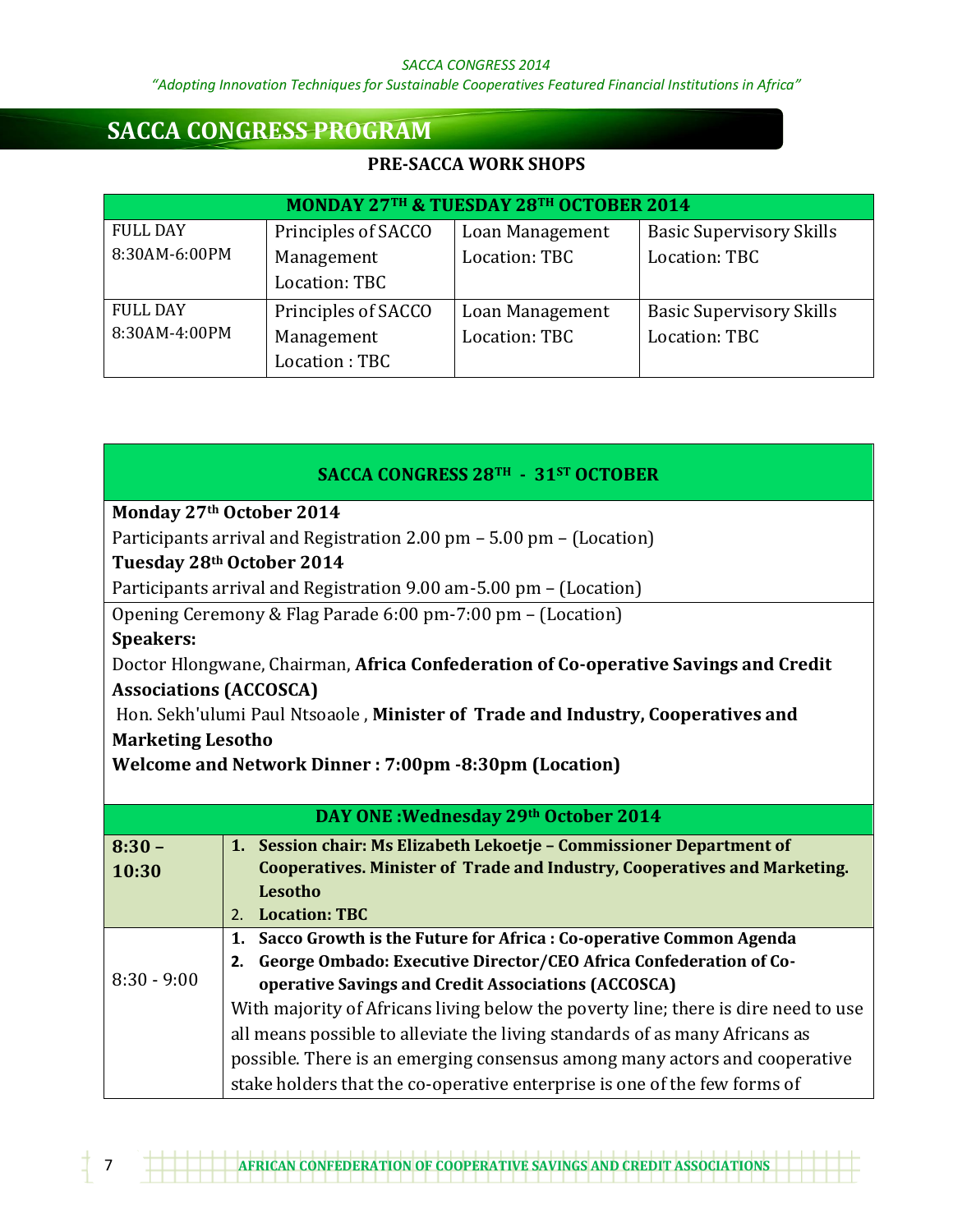|                 |                                                                                 | organization that can meet all dimensions of poverty. This presentation will          |  |
|-----------------|---------------------------------------------------------------------------------|---------------------------------------------------------------------------------------|--|
|                 |                                                                                 | highlight the growth of SACCOs in Africa, giving a comparison of the different        |  |
|                 | countries and the far the SACCO family has come and its role in Africa's future |                                                                                       |  |
|                 | especially in regards to poverty alleviation. He will also talk about what      |                                                                                       |  |
|                 | ACCOSCA has done in the past year and where the organization is; moving         |                                                                                       |  |
|                 | forward.                                                                        |                                                                                       |  |
|                 |                                                                                 |                                                                                       |  |
| $9:00 - 10:30$  | <b>Plenary Session: The Future is Sacco Business Model: Solutions for</b>       |                                                                                       |  |
|                 | <b>Sustainable Development</b>                                                  |                                                                                       |  |
|                 |                                                                                 |                                                                                       |  |
|                 |                                                                                 | This will be an open plenary session for participants to give their opinions on       |  |
|                 |                                                                                 | whether the SACCO business model is a solution for sustainable development.           |  |
|                 |                                                                                 | The participants will be taken through the co-operative structures and an             |  |
|                 |                                                                                 | analysis done on how following these structures ensures effective delivery of         |  |
|                 |                                                                                 | service to members and in turn growth of SACCOs. This plenary session will            |  |
|                 |                                                                                 | also be a discussion on why SACCOs must add value to their members and ways           |  |
|                 | in which this can be made possible.                                             |                                                                                       |  |
|                 |                                                                                 |                                                                                       |  |
|                 |                                                                                 | Understanding Co-operative structures for effective delivery of service to            |  |
|                 |                                                                                 | members By Joof Baboucarr Ousmaila - CEO The Gambia Teachers Credit                   |  |
|                 | Union                                                                           |                                                                                       |  |
|                 |                                                                                 |                                                                                       |  |
|                 | <b>SACCOs in Africa must add value to its members to remain competitive.</b> By |                                                                                       |  |
|                 | Dr. Safugha Godbless - CEO Co-operative Finance Agency - Nigeria                |                                                                                       |  |
| $10:30 - 11:00$ |                                                                                 | Networking Tea/Coffee Break                                                           |  |
|                 | DAY ONE: Wednesday 29th October 2014                                            |                                                                                       |  |
|                 |                                                                                 |                                                                                       |  |
| $11:00 - 1:00$  | Thematic Group One :Strategies in                                               | Transformational<br>Thematic Group Two:                                               |  |
|                 | <b>Enhancing Membership Growth</b>                                              | Approaches                                                                            |  |
|                 | <b>Location: TBC</b>                                                            | <b>Location: TBC</b>                                                                  |  |
|                 | <b>Session Moderator: Mr. Lesaona</b>                                           | <b>Session Moderator: Ms Farai Mtawa -</b>                                            |  |
|                 | <b>Mafa</b>                                                                     | <b>Treasurer Municipality of Harare SACCO</b>                                         |  |
|                 | <b>Cooperative Development officer -</b>                                        |                                                                                       |  |
|                 | Lesotho                                                                         |                                                                                       |  |
|                 | Analysing the Growth of SACCOs:                                                 | The Evolution of Financial Co-operatives in                                           |  |
|                 | what makes the sector thrive? By<br>George Ototo, CEO KUSCCO                    | Africa; Mapping out future prospects for<br><b>SACCOs. By Emmanuel Darko, ACCOSCA</b> |  |
|                 |                                                                                 | <b>Goodwill Ambassador</b>                                                            |  |
|                 |                                                                                 |                                                                                       |  |
|                 | Here, the participants will be taken                                            | Mr. Darko will take the participants through                                          |  |
|                 | through the growth of SACCOs in<br>Kenya, what are the statistics, is the       | the evolution of CFIs, where and when it all                                          |  |
|                 | growth only in membership or also in                                            | began, how the journey has been. Where they                                           |  |
|                 |                                                                                 | are at, lessons learnt and what is the way                                            |  |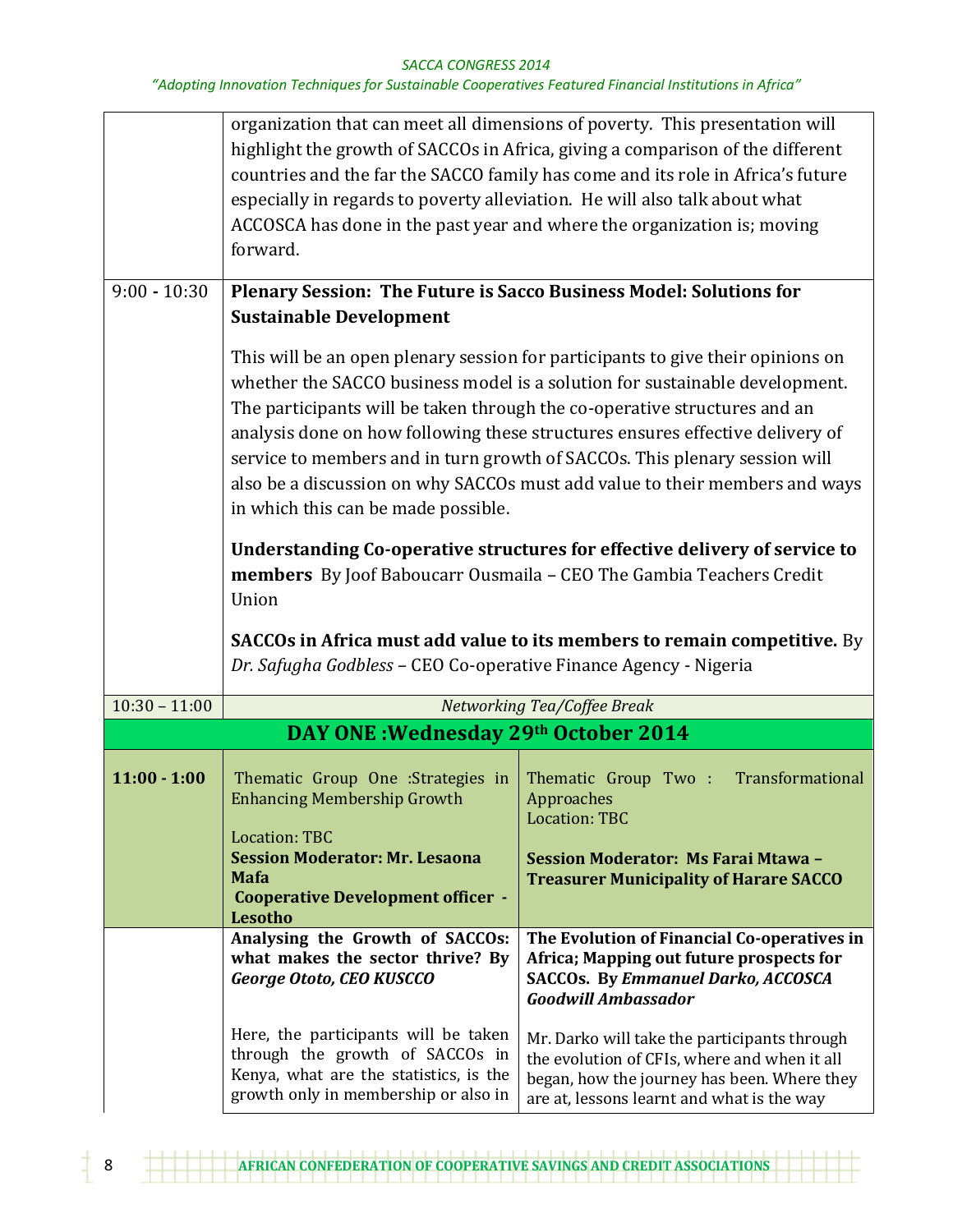*"Adopting Innovation Techniques for Sustainable Cooperatives Featured Financial Institutions in Africa"*

|               | creating<br>sustainability<br>in<br>the<br>cooperative sector.<br>Joshua Ojall,<br>There is need to have product<br>diversification in the sector as a<br>means of ensuring sustainability of<br>the sector and to face the competition<br>from other financial institutions.        | can contribute to Financial Inclusion and<br><b>Access in Africa</b><br><b>TBC</b><br>This session will expound on the role of<br>technology in financial inclusion and access in<br>Africa. How SACCOs can use technology to<br>enlarge their member base.                                           |
|---------------|--------------------------------------------------------------------------------------------------------------------------------------------------------------------------------------------------------------------------------------------------------------------------------------|-------------------------------------------------------------------------------------------------------------------------------------------------------------------------------------------------------------------------------------------------------------------------------------------------------|
|               | <b>Location: TBC</b><br>Product diversification as a way of                                                                                                                                                                                                                          | How Transformative role of technology                                                                                                                                                                                                                                                                 |
|               | ambassador                                                                                                                                                                                                                                                                           | <b>Location: TBC</b>                                                                                                                                                                                                                                                                                  |
| $2:00 - 3:30$ | <b>Session Moderator: Emmanuel</b><br><b>Darko-ACCOSCA Goodwill</b>                                                                                                                                                                                                                  | <b>Session Moderator: Khombelwayo</b><br><b>Mlotshwa - Bochake Palesa SACCO</b>                                                                                                                                                                                                                       |
| $1:00 - 2:00$ | Africa, their growth, challenges                                                                                                                                                                                                                                                     | members through the cyber space<br><b>Lunch and Networking</b>                                                                                                                                                                                                                                        |
|               | <b>Perspectives on Co-operatives</b><br><b>Financial Institutions in Southern</b><br>Africa. By Olaotse Matshane MD Co-<br>operative Bank Development<br><b>Agency (CBDA) - South Africa</b><br>This presentation will take the<br>participants through CFIs in Southern             | Member Engagement: Is there growth<br>prospects for the SACCO business? By: Ms<br><b>Blaire Ulrich CCA/ACCOSCA</b><br>This Presentation aims at understanding the<br>SACCO business model in its current form. As<br>such identify ways that would improve<br>membership growth by engaging potential |
|               | <b>Eradication</b><br><b>Union</b><br><b>Poverty</b><br><b>Programme (WACUPP)</b><br>presentation will give the<br>This<br>participants a feel of CFIs In West<br>Africa, their growth, their challenges<br>what has worked for them; what the<br>other regions can learn from them. | The essence of SACCOs is to alleviate poverty<br>and to better the living standards of people. It<br>is thus important to ensure that these SACCOs<br>are all inclusive and accommodate everyone.                                                                                                     |
|               | <b>Perspectives</b><br>Co-operatives<br>on<br><b>Financial Institutions</b><br>in West<br><b>By Bless Darkey Kwame</b><br>Africa.<br><b>ACCOSCA Director and Program</b><br>Coordinator West<br>Africa Credit                                                                        | Women and Finance, using Sacco business<br>model to enhance financial inclusion by<br>Mr. Dick Maganga                                                                                                                                                                                                |
|               | sector thrive? What are the cross<br>cutting challenges?                                                                                                                                                                                                                             |                                                                                                                                                                                                                                                                                                       |
|               | terms of asset base. What makes the                                                                                                                                                                                                                                                  | forward moving on.                                                                                                                                                                                                                                                                                    |

 $\frac{1}{1}$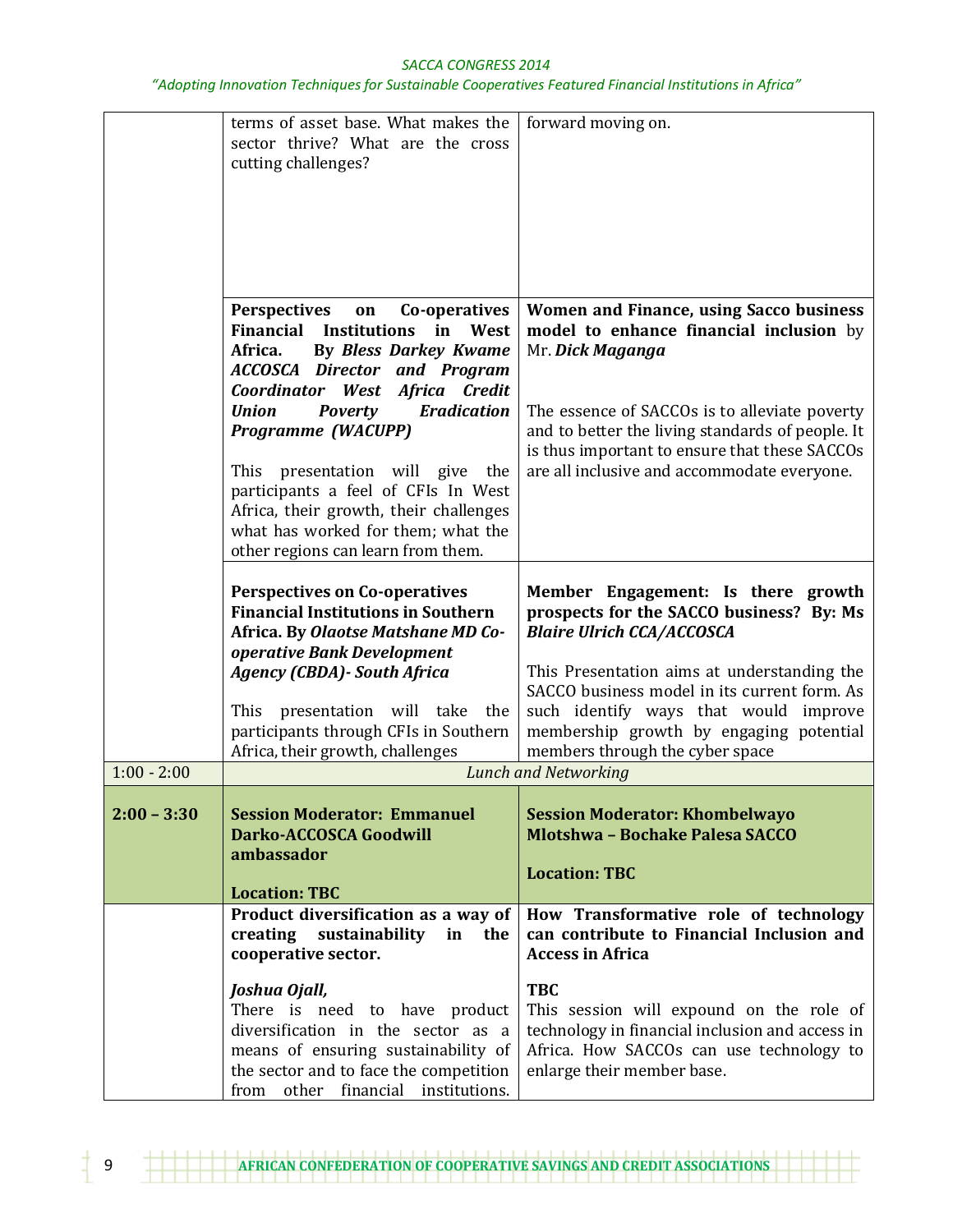*"Adopting Innovation Techniques for Sustainable Cooperatives Featured Financial Institutions in Africa"*

|                | Joshua Ojall will guide discussions on<br>the available options for the sector.                                                                                                                                                                                                                                                                                                    |                                                                                                                                                                                            |  |
|----------------|------------------------------------------------------------------------------------------------------------------------------------------------------------------------------------------------------------------------------------------------------------------------------------------------------------------------------------------------------------------------------------|--------------------------------------------------------------------------------------------------------------------------------------------------------------------------------------------|--|
|                | inefficiency<br><b>Unlocking</b><br>$Co-$<br>in                                                                                                                                                                                                                                                                                                                                    | <b>Evolution of Payments Systems in Africa</b>                                                                                                                                             |  |
|                | operatives<br>using<br>Sustainability                                                                                                                                                                                                                                                                                                                                              |                                                                                                                                                                                            |  |
|                | <b>Innovation</b>                                                                                                                                                                                                                                                                                                                                                                  | <b>TBC</b>                                                                                                                                                                                 |  |
|                | <b>TBC</b><br>Participants are taken through critical<br>ways of unlocking inefficiency by<br>looking at what are the inefficiencies<br>facing the sector, what are some of<br>the causes of these inefficiencies and<br>eventually this session seeks to<br>answer the question what sustainable<br>innovations can be used to unlock<br>inefficiency in the co-operative sector. | This session takes a look at the evolution of<br>payment systems in Africa; where it started,<br>what has worked over the years, what is<br>working now and what needs to be<br>rethought? |  |
| $3:30 - 3:45$  | Tea/Coffee Break                                                                                                                                                                                                                                                                                                                                                                   |                                                                                                                                                                                            |  |
| $3.45 - 5:00$  | <b>ACCOSCA General Meeting 2014 (TBC)</b>                                                                                                                                                                                                                                                                                                                                          |                                                                                                                                                                                            |  |
| $6:30 - 8:00$  | <b>CEOs and ADE 2014 graduates Networking Dinner(by invitation)</b>                                                                                                                                                                                                                                                                                                                |                                                                                                                                                                                            |  |
|                | DAY TWO: Thursday 30th October 2014                                                                                                                                                                                                                                                                                                                                                |                                                                                                                                                                                            |  |
| $8:30 - 10:30$ | Thematic Group One: Best Practice for Model SACCOs<br><b>Location: TBC</b><br><b>Session Moderator: Sylvester Kadzola</b>                                                                                                                                                                                                                                                          |                                                                                                                                                                                            |  |
|                | Co-operative Financial Institutions and Capital Adequacy: Strategic Growth<br>Response in lending behaviour. By Carilus Ademba, CEO SASRA Kenya<br>The participants will be taken through the trends in CFIs and how they handle capital<br>Adequacy. This presentation will also look at lending behavior and how CFIs can keep<br>growing regardless of lending.                 |                                                                                                                                                                                            |  |
|                | Is Succession Planning necessary for Co-operative sector in Africa? By Robert<br><b>Mbeza</b>                                                                                                                                                                                                                                                                                      |                                                                                                                                                                                            |  |
|                | Any organization or institutions that wants sustainability and wishes to keep growing<br>and remain relevant must think about succession. This presentation will answer the<br>question is Succession Planning necessary for Co-operative sector in Africa? The<br>participants will be taken through succession planning and why it is necessary.                                 |                                                                                                                                                                                            |  |
|                | Composition of the SACCO boards; is there equitable representation in the<br>demographics. By Canadian Co-operative Association Most SACCO boards are not<br>all inclusive; there is no full representation on those boards. Why is this so? What can<br>be done to ensure equitable representation on these boards?                                                               |                                                                                                                                                                                            |  |
| 10:30-11:00    |                                                                                                                                                                                                                                                                                                                                                                                    | Tea/ Coffee Break                                                                                                                                                                          |  |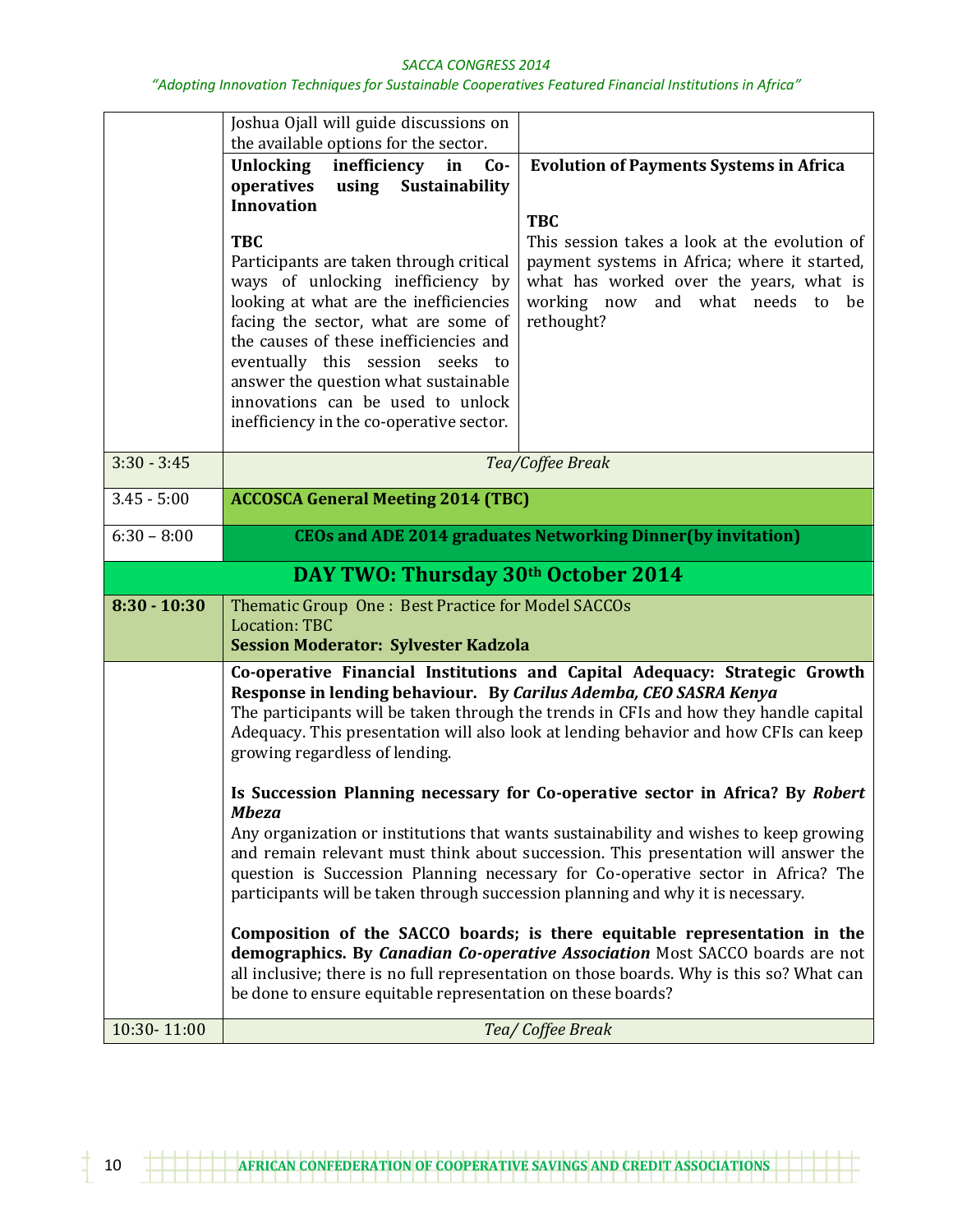*SACCA CONGRESS 2014 "Adopting Innovation Techniques for Sustainable Cooperatives Featured Financial Institutions in Africa"*

| 11:00<br>ä,<br>12:30 | Financial Inclusion in Africa: How<br>SACCOs can contribute to the<br><b>Development Agenda</b><br><b>Location: TBC</b><br><b>Session Moderator: Joof Baboucarr</b><br>Alternative ways of member's                                                                                                                                                                                                        | <b>Strategic Issues and Options</b><br><b>Location: TBC</b><br><b>Session Moderator: Robert Mbeza</b><br>Mitigating Risk in African SACCOs: what                                                                                                                                                                             |
|----------------------|------------------------------------------------------------------------------------------------------------------------------------------------------------------------------------------------------------------------------------------------------------------------------------------------------------------------------------------------------------------------------------------------------------|------------------------------------------------------------------------------------------------------------------------------------------------------------------------------------------------------------------------------------------------------------------------------------------------------------------------------|
|                      | mobilisation<br>and<br>engagement:<br>Health and Agriculture. By National<br>Co-operative Business Association-<br><b>USA</b><br>The participants will be taken through<br>alternative methods of<br>member<br>mobilisation and engagement. This is<br>a way of ensuring more members for<br>the SACCOs, more involvement of<br>members in the running of the<br>SACCOs.                                   | strategic response? By: Paul Wambua by<br><b>CEO Stima-Sacco</b><br>This presentation aims to address Sacco level<br>of preparedness in mitigation risk and ability<br>to maximise Sacco return. What strategies<br>can SACCOs adopt to mitigate these risks?                                                                |
|                      | <b>Stakeholders</b><br>Co-operative<br>working together to increase access<br>to housing in Africa.<br><b>By:</b> Kagu<br>Ticharwa,<br><b>Executive</b><br>Director.<br>Zimbabwe National Association of<br><b>Housing Cooperatives (ZINAHCO)</b>                                                                                                                                                          | Why Co-operative Identity should be<br>protected?<br>Re-branding the<br><b>SACCOS</b><br>without changing the cooperative model.<br>By: Ingrid Fischer - Africa Regional<br><b>Canadian</b><br>Director,<br>Co-operative<br><b>Association</b>                                                                               |
|                      | Despite being a basic necessity;<br>housing has remained a challenge to<br>most people living in Africa, it is in<br>this regard that Cooperatives in some<br>African countries have sort to give<br>access to housing facilities for their<br>members. This presentation will take<br>participants<br>through<br>the<br>the<br>Zimbabwe experience - cooperatives<br>involved in giving housing solutions | In as much as SACCOs need rebranding to<br>open them up and put them at a level where<br>they can compete fairly with other financial<br>institutions; it is important not to lose the co-<br>operative identity. What sets the sector apart<br>from the rest? This session will show how to<br>rebrand and remain the same. |
| $12:30 - 1:45$       | <b>Lunch Break</b>                                                                                                                                                                                                                                                                                                                                                                                         |                                                                                                                                                                                                                                                                                                                              |
| $1:45 - 3:30$        | <b>Session Moderator: Bless Kwame</b><br>Darkey-<br><b>ACCOSCA Director and Project</b><br><b>Coordinator WACUPP</b><br><b>Location: TBC</b><br><b>Emerging</b><br>leaders<br>Youth<br>and<br><b>Participation</b>                                                                                                                                                                                         | <b>Session Moderator: Josephine Nabuyungo</b><br><b>ACCOSCA Director and Treasure UCSCU-</b><br><b>Uganda</b><br><b>Location: TBC</b><br><b>Regional Intergration</b>                                                                                                                                                        |
|                      | The role of Saccos in Deepening<br><b>Africa Financial Market.</b><br><b>By: Geoffrey Karubanga</b>                                                                                                                                                                                                                                                                                                        | Regional and International Cooperation<br>for<br>Co-operatives<br>Africa.<br>in<br>By:<br>Ambassador<br><b>Elkana</b><br>Odembo,<br><b>Vice</b><br><b>President World Council of Credit Union</b>                                                                                                                            |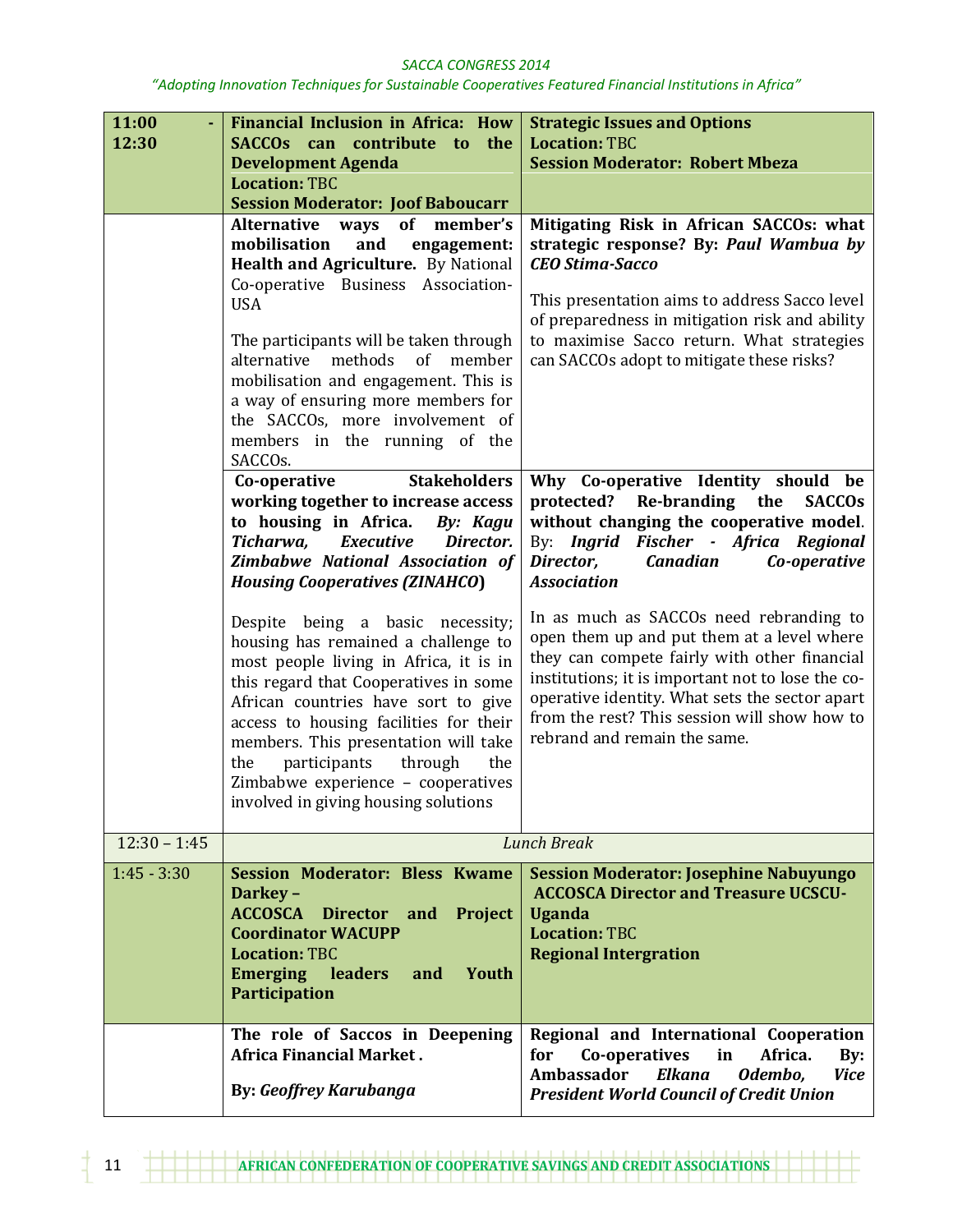|                | participants will be guided<br>The<br>through discussions on how SACCOs<br>can deepen the Africa Financial<br>Market. Where do the SACCOs come<br>in?                                                                                                                                                                                                                                                                                                                                   | Is it important to have regional and or<br>international cooperation? How does it help?<br>This session takes the participants what it<br>means to have regional and international<br>cooperation; does it help and how to go about<br>it. |  |
|----------------|-----------------------------------------------------------------------------------------------------------------------------------------------------------------------------------------------------------------------------------------------------------------------------------------------------------------------------------------------------------------------------------------------------------------------------------------------------------------------------------------|--------------------------------------------------------------------------------------------------------------------------------------------------------------------------------------------------------------------------------------------|--|
|                | financial<br><b>SACCO</b><br>sustainability;<br><b>SACCOs</b><br>inclusion-<br>making<br>attractive for the youth. Ghana Co-<br><b>Credit</b><br>operative<br><b>Unions</b><br><b>Association-CUA - Ghana</b>                                                                                                                                                                                                                                                                           | <b>Members of Parliament role in promoting</b><br>development.<br><b>SACCO</b><br>By:<br><b>Methods</b><br><b>Mureebe</b><br>CEO,<br><b>Parliamentary</b><br><b>SACCO</b><br>Uganda.                                                       |  |
|                | This session will take the participants<br>through ways of ensuring SACCO<br>sustainability<br>having<br>by<br>proper<br>succession plans in place to lessen the<br>generation gap that currently exist<br>and developing products that attract<br>the youth to join SACCOs                                                                                                                                                                                                             | This session will discuss what role Members<br>of Parliament can play in promoting SACCO<br>development. Do they have a role to play?<br>Where do they come in?                                                                            |  |
| $12:30 - 1:45$ | <b>Tea Break</b>                                                                                                                                                                                                                                                                                                                                                                                                                                                                        |                                                                                                                                                                                                                                            |  |
| $4:00 - 6:00$  | "Business Consultation clinics"                                                                                                                                                                                                                                                                                                                                                                                                                                                         |                                                                                                                                                                                                                                            |  |
|                | This session will have experts in different issues that are affecting the co-operative<br>sector today. The essence of this session is to have a one to one chat with the experts<br>on those critical issues that affect our work on day to day. The participants will be<br>asked to identify the issues that they feel are most relevant to them - those that affect<br>their work the most then that will guide the facilitators on which "doctor or clinic"<br>they should attend. |                                                                                                                                                                                                                                            |  |
|                |                                                                                                                                                                                                                                                                                                                                                                                                                                                                                         |                                                                                                                                                                                                                                            |  |
|                | in<br><b>Attaining</b><br>growth<br>co<br>$\overline{\phantom{0}}$                                                                                                                                                                                                                                                                                                                                                                                                                      | <b>Sacco's Sustainability</b>                                                                                                                                                                                                              |  |
|                | operatives                                                                                                                                                                                                                                                                                                                                                                                                                                                                              |                                                                                                                                                                                                                                            |  |
|                | <b>Location: TBC</b><br><b>Moderator: Ambassador Elkana</b>                                                                                                                                                                                                                                                                                                                                                                                                                             | <b>Location: TBC</b><br><b>Moderator: TBC</b>                                                                                                                                                                                              |  |
|                | <b>Odembo</b>                                                                                                                                                                                                                                                                                                                                                                                                                                                                           | Doctors:                                                                                                                                                                                                                                   |  |
|                | Doctors:                                                                                                                                                                                                                                                                                                                                                                                                                                                                                | 1. Ms. Blaire Ulrich                                                                                                                                                                                                                       |  |
|                | 1. Ms. Ingrid Fischer                                                                                                                                                                                                                                                                                                                                                                                                                                                                   | 2. Mr. Emmanuel Darko                                                                                                                                                                                                                      |  |
|                | 2. Ms. Olaotse Matshane<br>3. Mr. Dick Maganga                                                                                                                                                                                                                                                                                                                                                                                                                                          | 3. Mr. George Ototo                                                                                                                                                                                                                        |  |
|                | Regulation slowing SACCO<br>Is.                                                                                                                                                                                                                                                                                                                                                                                                                                                         | Delinquency                                                                                                                                                                                                                                |  |
|                | growth in Africa                                                                                                                                                                                                                                                                                                                                                                                                                                                                        | Location:                                                                                                                                                                                                                                  |  |
|                | Location:                                                                                                                                                                                                                                                                                                                                                                                                                                                                               | <b>Moderator: Mr. Robert Mbeza</b>                                                                                                                                                                                                         |  |
|                | <b>Moderator: TBC</b><br>Doctors:                                                                                                                                                                                                                                                                                                                                                                                                                                                       | Doctors:<br>1. Mr. Geoffrey Karubanga                                                                                                                                                                                                      |  |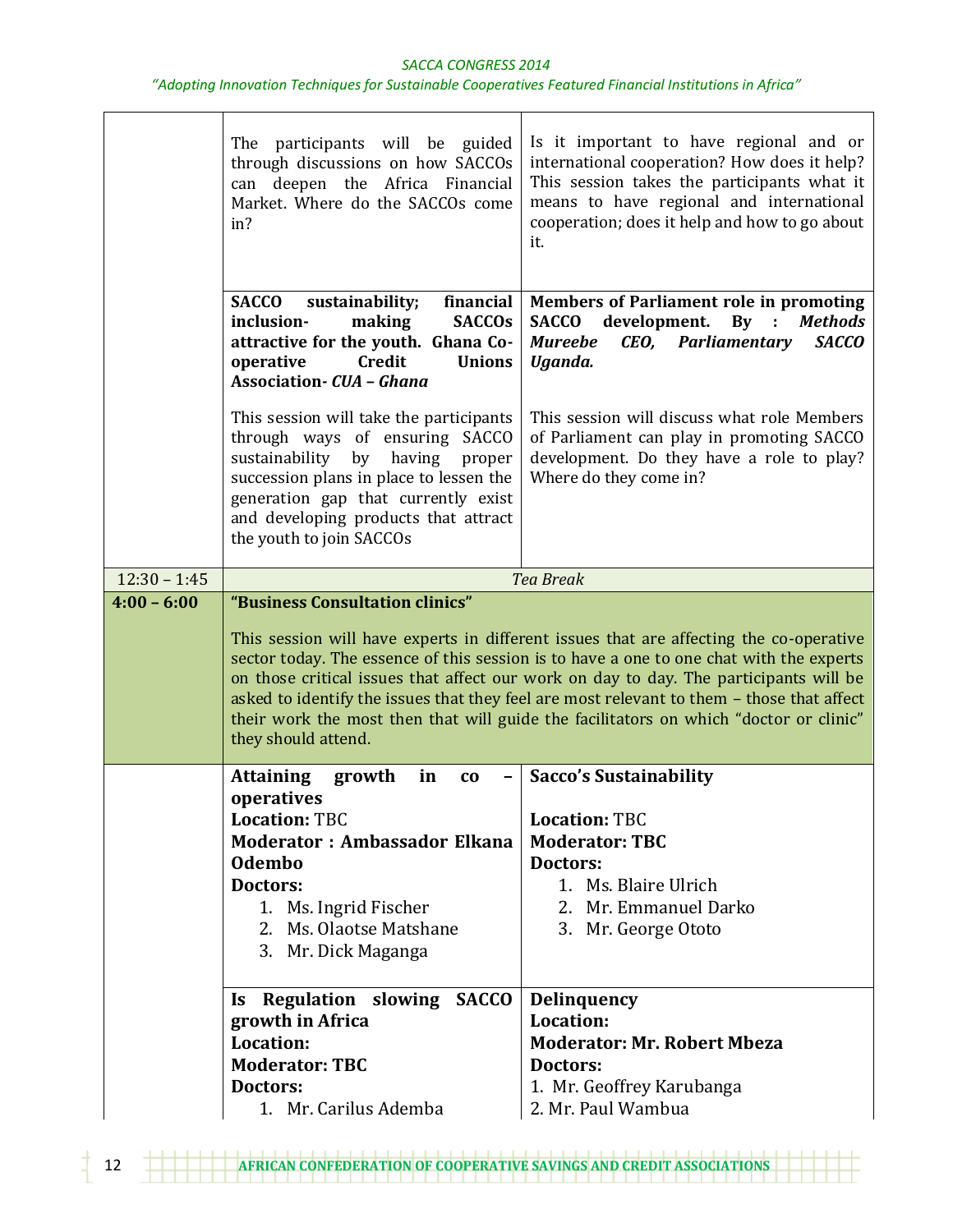*"Adopting Innovation Techniques for Sustainable Cooperatives Featured Financial Institutions in Africa"*

|                                     | 2. Director, Microfinance and $\vert$ 3. Mr. Baboucarr Jeng                                                                                                                                                                                                                                                                                                                                                                                                                                                                                                                                                                                                                                                                                                                                                                                                                                                                                                                                                                                              |  |
|-------------------------------------|----------------------------------------------------------------------------------------------------------------------------------------------------------------------------------------------------------------------------------------------------------------------------------------------------------------------------------------------------------------------------------------------------------------------------------------------------------------------------------------------------------------------------------------------------------------------------------------------------------------------------------------------------------------------------------------------------------------------------------------------------------------------------------------------------------------------------------------------------------------------------------------------------------------------------------------------------------------------------------------------------------------------------------------------------------|--|
|                                     | Capital Supervision-Malawi<br>3. TBC                                                                                                                                                                                                                                                                                                                                                                                                                                                                                                                                                                                                                                                                                                                                                                                                                                                                                                                                                                                                                     |  |
| DAY THREE: FRIDAY 31st October 2014 |                                                                                                                                                                                                                                                                                                                                                                                                                                                                                                                                                                                                                                                                                                                                                                                                                                                                                                                                                                                                                                                          |  |
| $8:30 - 1:00$                       | A dialogue with Government Officials<br>Session Moderator: George Ombado - Executive Director/CEO - ACCOSCA<br><b>Location: TBC</b>                                                                                                                                                                                                                                                                                                                                                                                                                                                                                                                                                                                                                                                                                                                                                                                                                                                                                                                      |  |
| $8:30 - 10:30$                      | Challenges facing supervision of SACCOs $-$ A case study of Lesotho by <i>Kemelo</i><br>Noko - LEDCON youth cooperative<br>Many African countries are stil strugling with the idea of supervision/regulation. Some<br>of the challenges cut across the continent in as much as some are unique to particular<br>countries. This session will look at these challenges with the focus being the scenario<br>in Lesotho.<br>Is Government a key stakeholder in supporting SACCO Growth? Hon Daniel Kitonga<br>Maanzo -Kenya National Assembly Departmental committee for Agriculture,<br><b>Livestock and cooperatives</b><br>Panelist: Ms. Elizabeth Lekoetje - Commissioner of cooperatives Lesotho<br>Director, Microfinance and Capital Supervision-Malawi<br>The Africa We MUST Build - Who plays the advocacy role<br>Here the participants will have an opportunity to interact with Government officials;<br>the idea is to understand who plays which role and to have a consensus on the way<br>forward regarding the Africa we all want to see. |  |
| $10:30 - 11:00$                     | Network Tea/Coffee Break                                                                                                                                                                                                                                                                                                                                                                                                                                                                                                                                                                                                                                                                                                                                                                                                                                                                                                                                                                                                                                 |  |
|                                     |                                                                                                                                                                                                                                                                                                                                                                                                                                                                                                                                                                                                                                                                                                                                                                                                                                                                                                                                                                                                                                                          |  |
| $11:00 - 12:30$                     | Awards Ceremony by<br><b>ACCOSCA BOARD CHAIR /DEPUTY MINISTER of Trade&amp; Industry, Cooperatives</b><br>and Marketing Lesotho                                                                                                                                                                                                                                                                                                                                                                                                                                                                                                                                                                                                                                                                                                                                                                                                                                                                                                                          |  |
| $12:30 - 2:00$                      | <b>Lunch Break</b>                                                                                                                                                                                                                                                                                                                                                                                                                                                                                                                                                                                                                                                                                                                                                                                                                                                                                                                                                                                                                                       |  |
| $2:00 - 5:30$                       |                                                                                                                                                                                                                                                                                                                                                                                                                                                                                                                                                                                                                                                                                                                                                                                                                                                                                                                                                                                                                                                          |  |
| $6:00 - 11:00$                      | <b>Closing Dinner Celebration</b>                                                                                                                                                                                                                                                                                                                                                                                                                                                                                                                                                                                                                                                                                                                                                                                                                                                                                                                                                                                                                        |  |
|                                     | <b>Location: TBC</b>                                                                                                                                                                                                                                                                                                                                                                                                                                                                                                                                                                                                                                                                                                                                                                                                                                                                                                                                                                                                                                     |  |